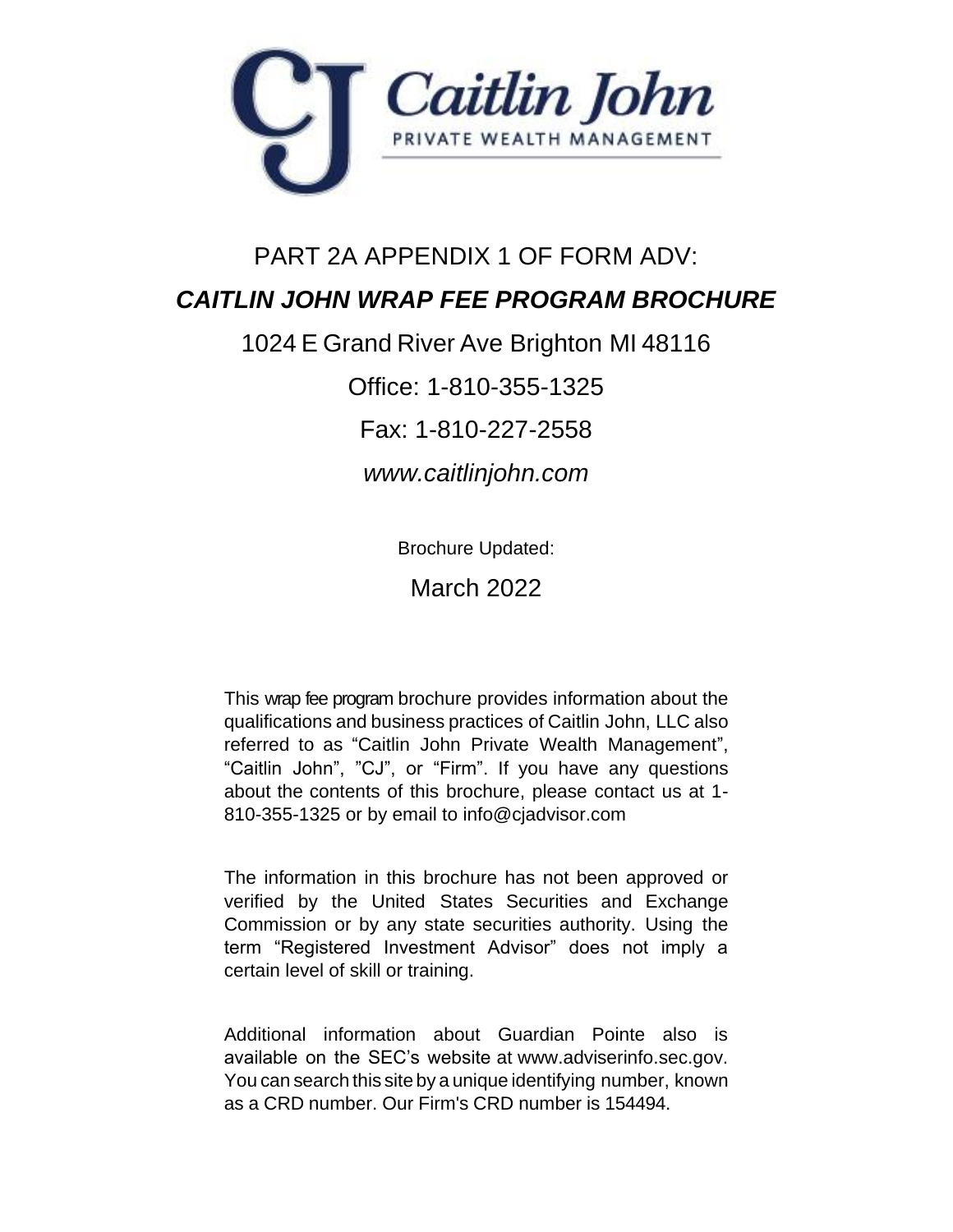## <span id="page-1-0"></span>**Item 2: Material Changes**

This brochure was reviewed and updated in March 2022 and serves as an update to the previous brochure dated March 26, 2021. At times, we may perform routine checks for grammar, punctuation, etc. and make necessary updates. Additionally, we may make updates within certain sections of this brochure for better clarity. These types of changes would not be considered a material change. Below is the summary of material changes for this release:

- Under Item 4: Services, Fees and Compensation in the section Fees, the Wrap Fee table has been replaced with a percentage fee range. Specific details of the fee structure are disclosed in the Investment Management Agreement.
- Under Item 4: Services, Fees and Compensation in the section Other Fees and Expenses:
	- An update to the types of fees assessed by the custodian regardless of fee type  $-$  (i) a separate fee of \$24 per Mutual Fund for all incoming or transferred in-kind Mutual Fund's that are needed/required to be liquidated for reallocation, (ii) an account transfer/closing fee of \$125.00 to assist with the completion of the asset transfer process.
	- update to the types of step-out fees the Firm will assess regardless of the fee type: (i) Every account will be assessed a technology fee of \$2.92 per month, (ii) If applicable, when the Client(s) requests held-away asset aggregation, a fee of \$2.50 per month per asset type will be assessed, i.e., linking a 401(k) held-away account. Both of these fees are billed by the Firm separately, quarterly in advance, via custodian.

# <span id="page-1-1"></span>**Item 3: Table of Contents**

# <span id="page-1-2"></span>**Item 4: Services, Fees, and Compensation**

### *Services*

Our goal is to offer customized advisory services for our Client or Clients (hereafter referred to as the "Client") based on their needs, goals, objectives, and risk tolerance. These services are provided to the Client by Investment Advisor Representatives, hereafter referred to as the "IAR", of the Firm. The Firm offers services that may incorporate any or all of following: 1) Investment Management Services 2) Financial Planning Services 3) Consulting & Advisory Services, also referred to as Assets Under Advisement (AUA), and 4) Retirement Plan Services.

In this brochure supplement, we will focus on the Investment Management Services that the Firm offers through it's Wrap Fee Program known as the Caitlin John Wrap Fee Program ("CJWFP").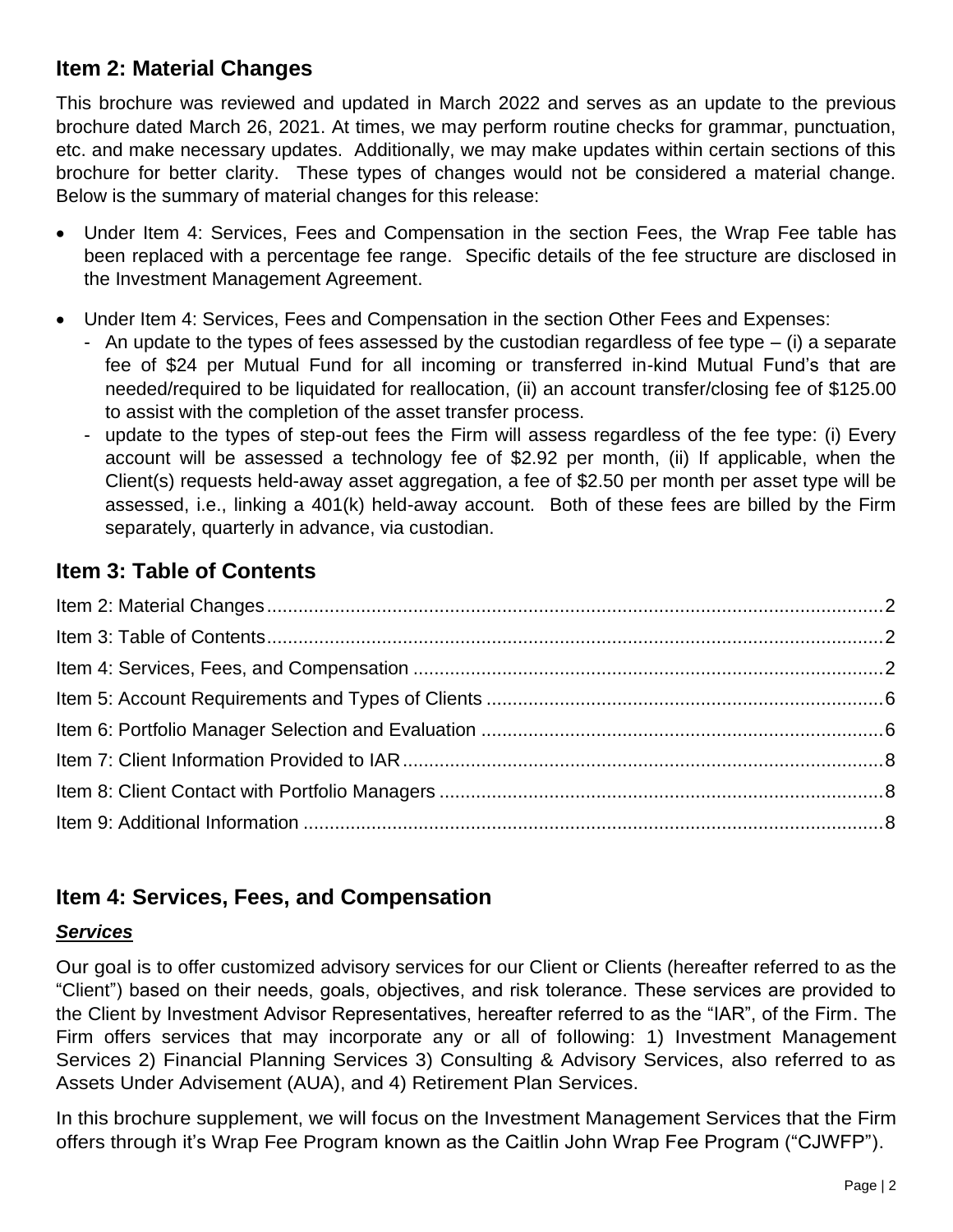### *Investment Management Services*

The Firm is the sponsor of it's the CJWFP. The CJWFP is an advisory program in which the Firm receives a portion of the fees charged through the CJWFP which includes a single fee for investment management oversight, administrative and custodial services, trading fees, ticket charges, advisory services, financial planning, and third-party investment advisor ("TPIA") services. If these services were rendered separately, Clients may be able to secure a lower or higher total cost, depending on where the collective and identical services are being rendered.

Through the CJWFP, the Client is provided with portfolio management services using model and/or asset allocation portfolios. Each model portfolio is focuses on a particular investment goal.

The IAR will assist the Client in understanding the nature of the CJWFP and determining its suitability, identifying the Client's investment objectives, establishing the Client's risk tolerance; all based on information provided by the Client concerning their financial situation, personal and financial goals, risk tolerance, investment time horizon and other similar factors.

Once the Client's goals and objectives are established and an investment profile is created, the IAR may provide a copy of the Client's investment profile to the TPIA, also commonly known as a portfolio manager or investment manager, for implementation. The IAR may continue to monitor the Client's CJWFP account to evaluate if the investment style and portfolio model selected by the Client continues to match the Client's investment profile. The IAR must meet with the Client at least annually (either in person or via telephone) to evaluate the Client's ongoing participation and specifically determine whether there has been any change in the Client's financial circumstances. Any such changes by the Client will be communicated and facilitated by the IAR with the TPIA. It is important to note that models & allocations are always managed by the TPIA based on the discipline of each individual model or allocation. If the Client's personal circumstances change, they should contact their IAR to consider a reallocation of their portfolio accordingly.

The Client has the opportunity to place reasonable restrictions on the types of investments to be held in their account. The Client will retain individual ownership of all securities.

Account supervision is guided by the Client's stated objectives (i.e., maximum capital appreciation, growth, income, or growth and income), as well as tax considerations.

The CJWFP Investment Advisory Agreement between the Firm and the Client may be modified upon such terms as may be mutually agreed upon in writing.

This CJWFP Brochure is limited to describing the services, fees, and other necessary information a Client should consider prior to becoming a Client within the CJWFP. For a complete description of the other services and fees offered by our Firm, the Client should refer to our Form ADV Part 2: Firm Brochure.

You may obtain a copy of our Firm Brochure by viewing it on our website at www.caitlinjohn.com or request a copy by mail to 1024 E Grand River Ave, Brighton, MI 48116. Additionally, you can call us at (810) 355-1325 or by email at info@cjadvisor and request a copy be sent to you.

### *Fees*

The CJWFP fees pay for our firm's advisory services to Clients, brokerage/custodial fees as well as administrative expenses of the CJWFP.

The Firm utilizes broker-dealers and custodial services for executing securities transactions for Clients in the CJWFP. These services are currently available through Folio Institutional, A division of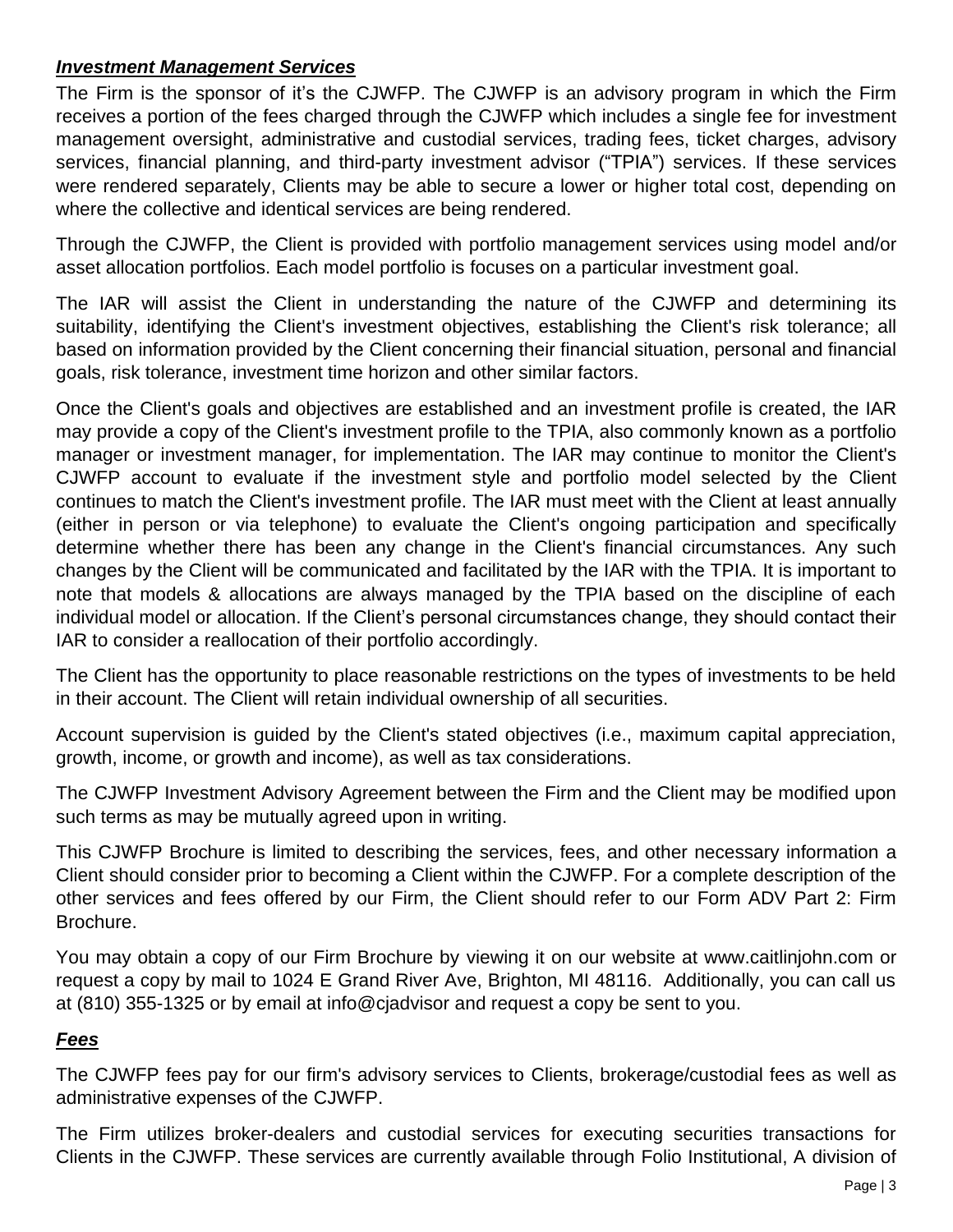FOLIO*fn* Investments, Inc., TD Ameritrade Institutional, and Kingdom Trust. Kingdom Trust will typically be used when assets can not be held in Folio Institutional or TD Ameritrade Institutional. The types of assets that utilize Kingdom Trust would typically be unregistered REITs, individual bonds, self-directed IRA(s), etc. These broker/custodial and administrative costs are included in the CJWFP.

The Firm and it's IARs are compensated from the fees paid through the CJWFP. A portion of this compensation may be more or less than what the Firm and IAR would receive if the Client participated in other programs or paid separately for other advice or services. The compensation is based on the remainder of the fees paid after all included costs and expenses are paid for. TPIAs and Sub-Advisors within the CJWFP are compensated between 25-125 basis points (bp) for providing their asset management services. Although these amounts may be changed from time to time without notice to Clients, such changes will **not** impact the total Wrap Fee paid by Clients.

Wrap fees deducted from the Client's account(s) held at Folio Institutional will be calculated by the Folio Institutional's Billing Department. Wrap fees deducted from the Client's account held at TD Ameritrade Institutional will be calculated by the Firm's accounting department. For further details, please review each custodian's disclosure documents when establishing an account.

The CJWFP fees are charged quarterly in advance based on the ending account balance as of the last business day of the prior quarter month. The Wrapped Fee Program structure to be charged to the client(s) will range from 1.98% - 2.48% and will be discussed between the Client(s) and the IAR. Further details of this fee structure are located in the Investment Management Agreement which will be signed by the Client(s).

The CJWFP fee will be calculated as follows:

The total amount of assets per the Client's account at end of calendar quarter x (multiply) by the annual percentage fee of assets charged to Client  $\div$  (divided) by 4 quarters = (equals) the quarterly amount deducted from Client's account.

If management begins after the start of a month, CJWFP fees will be prorated accordingly. When authorized by the Client, fees will be debited from the account in accordance with the terms set forth in the Investment Management Advisory Agreement.

The minimum amount required to open an account is \$250,000 for asset management services. However, in its sole discretion, the CJ Advisor may waive or lower this minimum. Advisors that elect to lower the required minimum asset amount to open an account for a Client will specify that a minimum quarterly fee of \$75.00 per individual per account will take precedence over the annual percentage fee.

### *Other Fees and Expenses*

There are certain fees assessed strictly by the Custodian regardless of the fee structure types charged by the Firm such as: for any Client(s) with an account held with TD Ameritrade, an additional \$250.00 annual fee will incur per security when holding any Reg-D, Private Placement, and/or Alternative type securities. An example would be but not limited to a Public Non-Traded REIT. If applicable, a separate fee of \$24 per Mutual Fund for all incoming or transferred in-kind Mutual Fund's that are needed/required to be liquidated for reallocation. If the Client(s) chooses to close their account with the Firm and transfer their account(s) to another custodian, the custodian will charge a transfer/closing fee of \$125.00 to assist with the completion of the asset transfer process. Please, carefully review your contract with your current custodian to better understand these fees and other fees that they may charge for various services. The Firm or the IAR does not receive any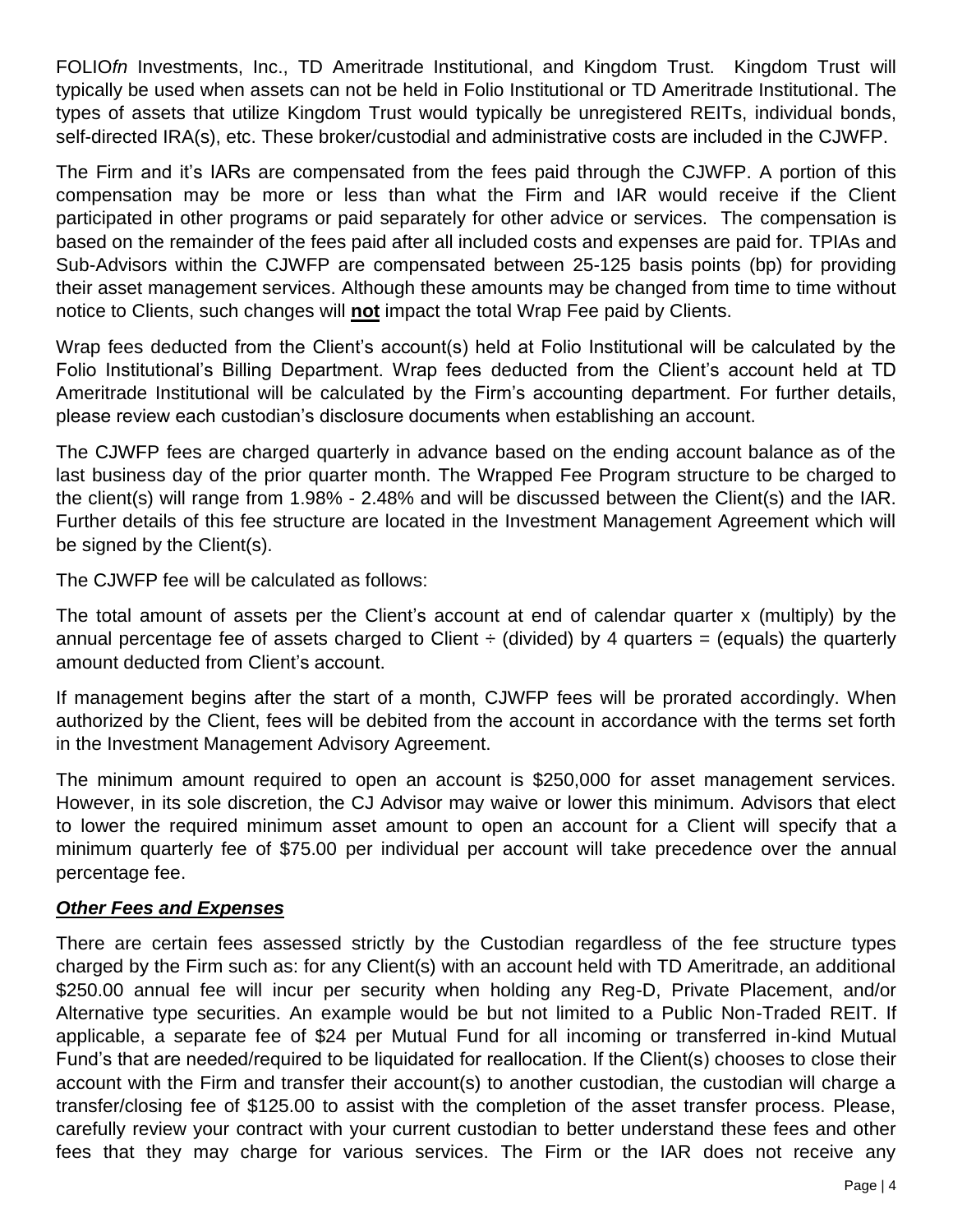compensation from these additional Fees. These fees will either be charged directly by the custodian or debited to the Firm, in which case the Firm will bill the client(s) separately for reimbursement.

Additionally, there are certain other types of "Step-Out fees" charged by the Firm regardless of the fee structure type: (i) Every account will be assessed a monthly technology fee of \$2.92, (ii) If applicable, when the Client(s) requests held-away asset aggregation, a fee of \$2.50 per month per asset type will be assessed, i.e., linking a 401(k) held-away account. Both of these fees are billed by the Firm separately, quarterly in advance, via custodian.

The fees mentioned above go into effect starting the July 1st, 2022 (Q3) billing cycle.

#### *Additional Information about CJWFP fees*

Under the CJWFP, the participant receives investment advisory services, the execution of securities brokerage transactions, custody, and reporting services for a single specified CJWFP Fee. Clients are cautioned that depending on the level of fees charged by the executing broker-dealer, and the amount of portfolio activity in the Clients' account, the value of the services provided under the CJWFP may exceed the total cost of such services had they been provided separately. In addition, the CJWFP Fee may be higher or lower than that charged by other sponsors of comparable Wrap Fee Programs. Additionally, a disparity in wrap fees may exist between the wrap fees charged to other Clients.

#### *General Information*

#### **Refund and Termination of the Advisory Relationship:**

The Investment Management Agreement may be canceled at any time, by either party, for any reason upon receipt of 5 business days written notice. As disclosed above, certain fees are paid in advance of services provided. Upon termination of any account, any prepaid, unearned fees will be promptly refunded.

Once a Client account has been transferred (Closed), the Client will be contacted by the Firm to facilitate a pro-rata fee refund. The pro-rata refund amount owed to Clients will be calculated as follows:

Fees paid to Firm during the current calendar quarter  $\div$  (divided) by the number of days in the current quarter x (multiplied) by the number of days remaining until the end of current calendar quarter  $=$ (equals) the amount to be refunded.

\*NOTE: Notice of termination by Client(s) should be sent to the Firm at 1024 E Grand River Ave, Brighton, MI 48116 or email to info@cjadvisor.com.

The Client has the right to terminate an agreement without penalty within 5 business days after entering into the agreement.

#### **Exchange-Traded Funds:**

Shares of ETFs held in Client accounts are bought and sold on an exchange and not, like mutual funds, directly from the fund itself. The price of ETF shares fluctuates in accordance with changes in the net asset value (NAV) per share, as well as in response to market supply and demand. Accordingly, ETF shares may trade at a price which differs from NAV per share of the ETF.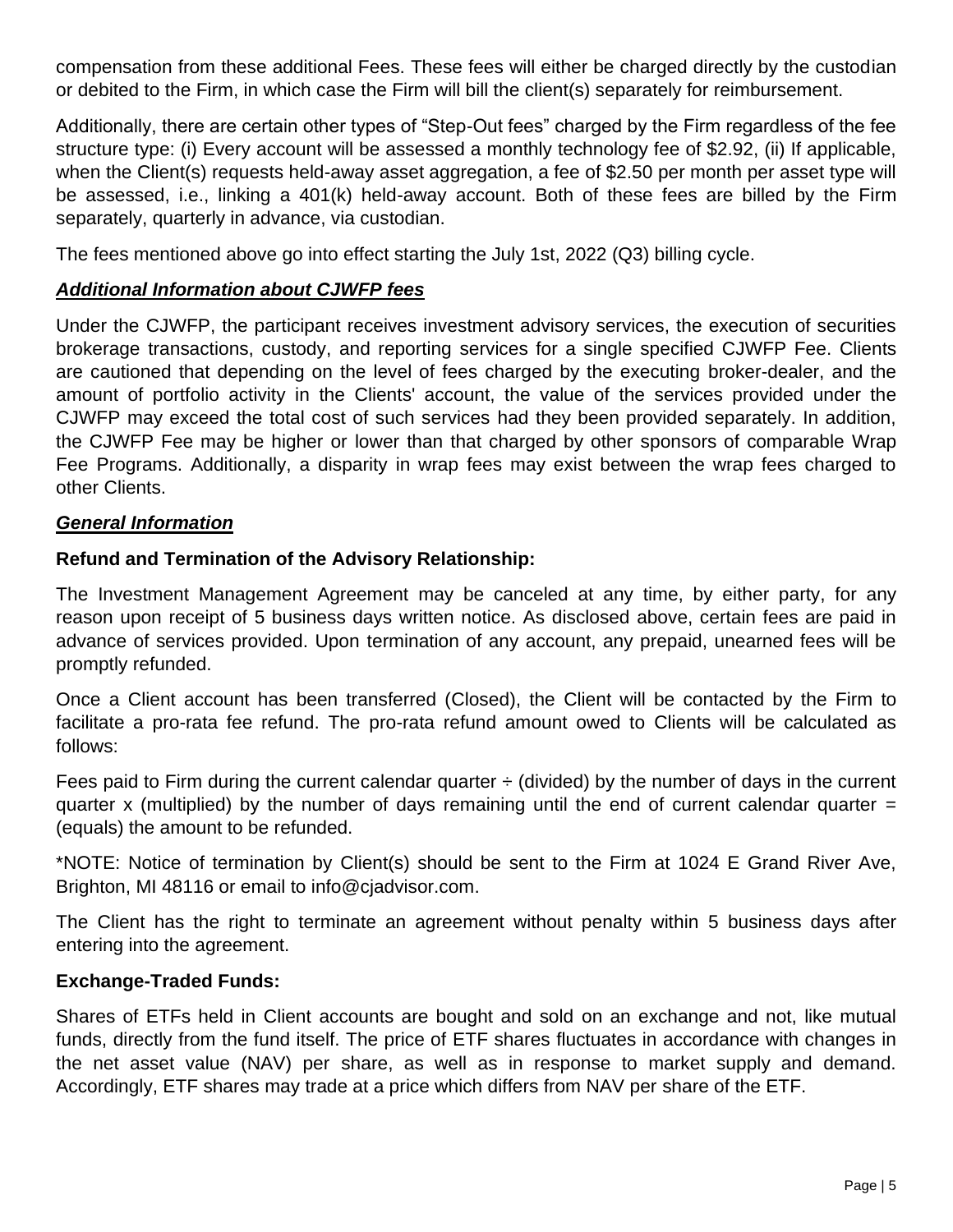### **Grandfathering of Minimum Account Requirements:**

Pre-existing advisory Clients are subject to the Firm's minimum account requirements and advisory fees in effect at the time the Client entered into the advisory relationship. Therefore, our firm's minimum account requirements will differ among Clients.

### **ERISA Accounts:**

The Firm is deemed to be a fiduciary to advisory Clients that are employee benefit plans or individual retirement accounts (IRAs) pursuant to the Employee Retirement Income and Securities Act ("ERISA"), and regulations under the Internal Revenue Code of 1986 (the "Code"), respectively. As such, our firm is subject to specific duties and obligations under ERISA and the Internal Revenue Code. To avoid engaging in prohibited transactions, the Firm may only charge fees for investment advice and management services. The Firm and/or our related persons do not receive any commissions or 12b-1 fees.

### **Limited Prepayment of Fees:**

Under no circumstances do we require or solicit payment of fees in excess of \$1200 more than six months in advance of services rendered.

# <span id="page-5-0"></span>**Item 5: Account Requirements and Types of Clients**

### *Minimum Account Requirements*

Participation in this CJWFP is subject to certain minimum account requirements. For a more detailed understanding of these requirements, please review the disclosures provided in the preceding section.

Minimum amount generally required to open an account is \$250,000 for asset management services. However, in its sole discretion, the IAR may waive or lower this minimum.

### *Types of Clients*

The Firm may provide advisory services in the CJWFP, where appropriate, to:

- o Individuals
- o High net worth individuals & family offices
- o Operating businesses
- o Small to mid-sized banks and credit unions
- o Trusts
- o Multinational citizens
- o Sponsors of private company defined contribution plans (qualified and nonqualified)
- o Non-profit entities
- $\circ$  Plan participants 403(b), 457, 401(k)
- o Non-profit entities

For retail Clients, accounts must be held at a qualified custodian designated for retail Clients. The respective custodian has its own account opening, maintenance and compliance requirements. Each account must be approved by the respective custodian.

# <span id="page-5-1"></span>**Item 6: Portfolio Manager Selection and Evaluation**

# *Portfolio Manager Selection*

As previously disclosed, the Firm recommends the services of a TPIA to provide asset management services to our Clients based on the Client's individual needs. the Firm Advisors may recommend the use of A Smarter Way To Invest, LLC. ("ASWTI") as its TPIA. If chosen, the Client's assets will then be managed by the TPIA based upon the stated investment objectives of the Client. ASWTI has a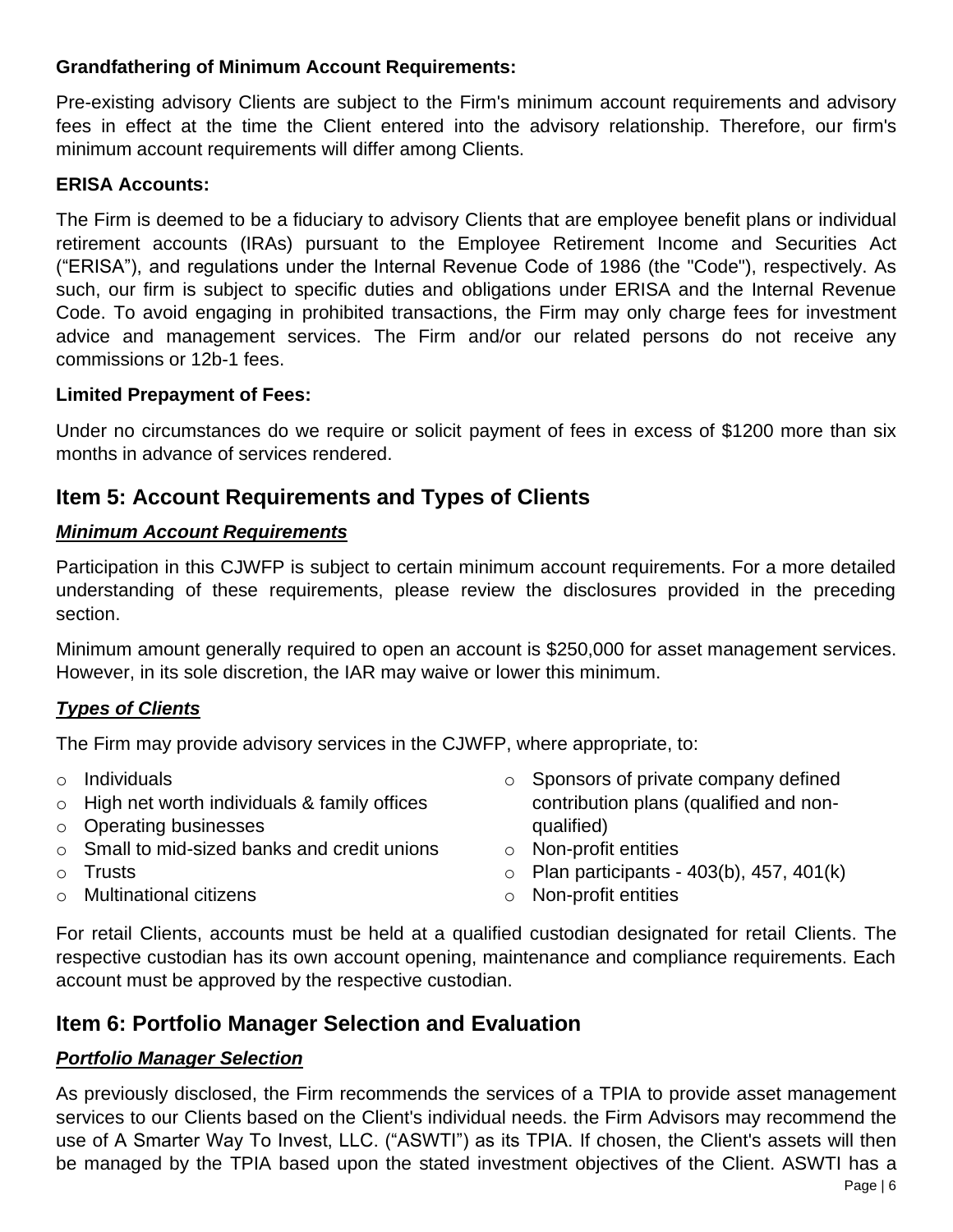selection of portfolio models. In some cases, where the Client's investment profile doesn't match any of ASWTI's portfolio models, ASWTI has access to additional TPIAs and/or Sub-Advisors as well as Advisors may consider other TPIAs offered through the custodian.

The Firm's recommendation of a TPIA is subject to our due diligence reviews. The Firm will not recommend the use of a TPIA unless it is registered or exempt from registration as an investment advisor in the Client's home state. We evaluate TPIAs based on information provided by that TPIA, including descriptions of its investment process, asset allocation strategies, sample portfolios, and the TPIA's disclosure brochure. We also analyze performance, risk characteristics and management style. TPIA performance is reviewed periodically.

Circumstances under which a TPIA might be removed include (but are not limited to) poor performance, significant departure from the TPIA's stated investment discipline, or material changes in the organization. Similarly, the Firm may, as an alternative, recommend changing TPIAs for any of the foregoing or other reasons, including a Client's dissatisfaction.

### *Portfolio Performance Reporting*

As disclosed in Services, Fees and Compensation (Item 4), participating Clients' assets are managed by TPIAs or sub-advisors thereof. These firms may provide Clients with periodic newsletters and performance reporting.

The Firm periodically reviews TPIAs that provide sub-advisory services to the Firm's Clients to determine their ongoing utility. The Firm includes in its review the underlying expenses, relative performance, limitations of strategies and correlations to other TPIAs. The Firm seeks to provide its Clients with a suite of diverse TPIAs.

### *Performance History:*

The Firm evaluates the relative and absolute performance history of each prospective TPIA to examine performance during various market conditions.

### *Investment Cost:*

The Firm may examine the cost of underlying holdings, where applicable, in order to determine if a given TPIA has any conflicts of interest or if a TPIA has an excessively expensive strategy. Because our managed fees are wrapped, the Firm looks to minimize any expense which cannot be reimbursed such as ETF and mutual fund expenses. TPIAs who use 1X's, 2X's, 3X's times leveraged and sectorbased exchange-traded funds (ETFs) will be evaluated to determine if they are seeking to minimize excessive costs.

### *Total Assets Under Management:*

The Firm may evaluate the level of assets managed by each TPIA and within each strategy offered by each TPIA. This is to determine the long-term viability and limitations of each strategy which may arise from either insufficient capital or excess capital being associated with each strategy.

#### *MAR Ratio:*

The Firm may examine each TPIA's MAR ratio to determine the relative value of annual performance realized against the largest drawdown each strategy has had over a specific period of time.

Each TPIA employs their own methods of analysis in providing sub-advisory services; each TPIA's specific methods of analysis may be found in their Form ADV Part 2A Brochure or Prospectus which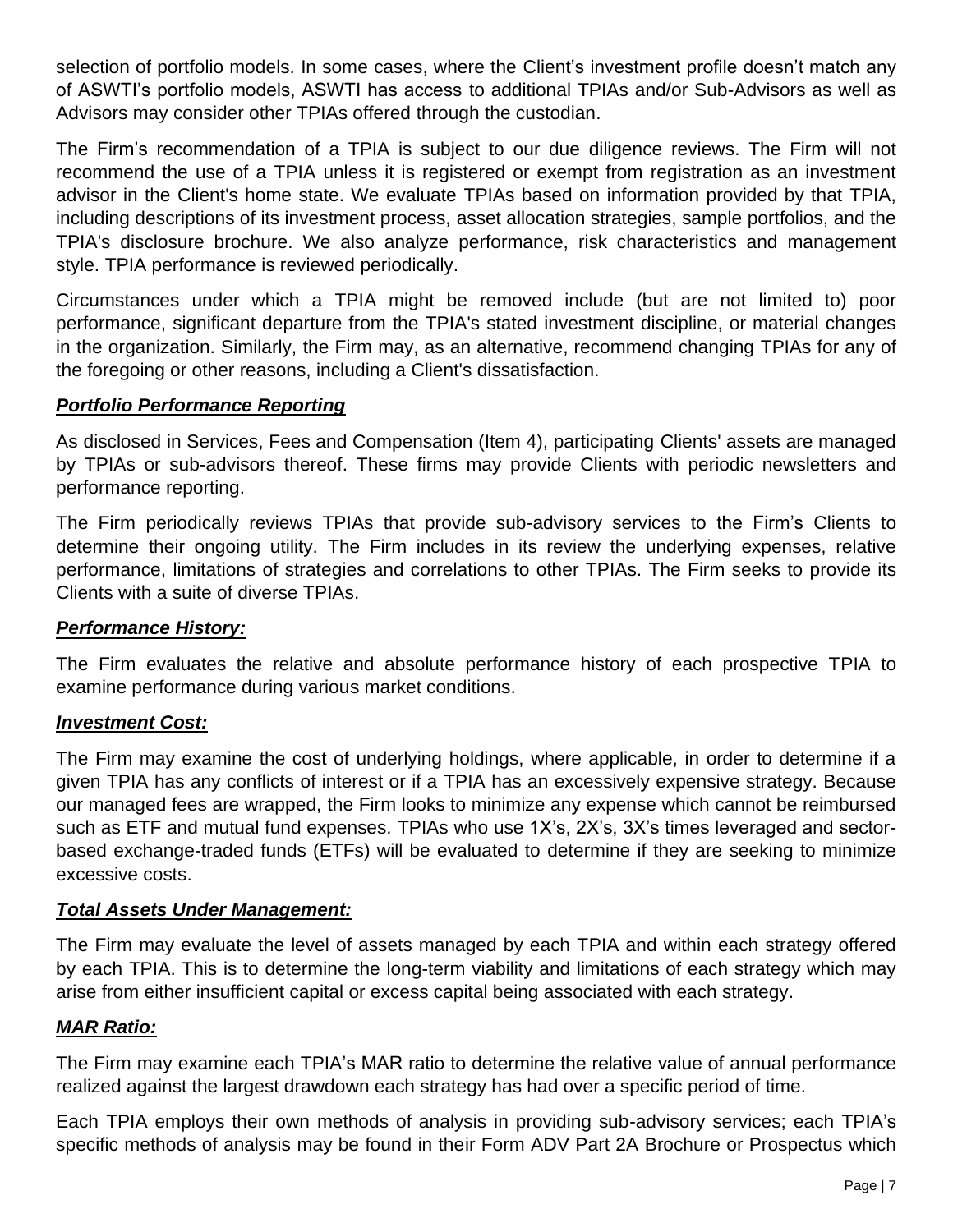is made available to our Clients via our website www.caitlinjohn.com or in a paper version if requested.

The Firm does not utilize a third party to perform TPIA reviews.

### *Affiliated Portfolio Managers*

### **Selection of Affiliated Portfolio Managers**

In addition to utilizing portfolio managers unaffiliated with our firm, participating asset managers in this CJWFP include portfolio managers of firms affiliated with the Firm through common ownership or control of our firms (hereinafter referred to as "Affiliated Managers"). The Firm's processes for evaluating Affiliated Managers are consistent with those used for unaffiliated managers. We recognize the inherent conflicts of interest when assessing Affiliated Managers and assisting Clients in selecting investment managers, because the Firm and/or our affiliates may receive more aggregate fees if Clients select an investment manager that is affiliated with our firm. We seek to mitigate some of the associated conflicts of interest by applying these uniform standards to ensure that Clients' assets are managed in a fair and equitable manner.

# <span id="page-7-0"></span>**Item 7: Client Information Provided to IAR**

IARs with our firm are responsible for developing an initial financial profile of the prospective Client. Prior to opening an account, we may assist in determining a participant's profile for the CJWFP by obtaining from the participant appropriate information (i.e., investment objectives, risk tolerance, time horizon, and any reasonable restrictions the Client wishes to impose upon the management of the account). Initial investment strategy is jointly determined based on an assessment of the information provided by the Client.

While the IAR will provide the Client with periodic reminders, it remains the Client's responsibility to advise us of any changes to the information previously provided that might impact the ongoing suitability of any prior determined investment strategy(ies) and/or objectives.

The IAR contacts each Client at least annually to verify that there has been no change in the Client's financial circumstances and/or investment objectives.

### <span id="page-7-1"></span>**Item 8: Client Contact with Portfolio Managers**

The Client's IAR is available to discuss the management and performance of the Client's account and changes in the Client's situation which may have an impact on the management of the Client's account with the TPIA.

Clients are in direct contact with their IAR, but not generally in direct contact with the TPIA. The Advisor provides the TPIA with the Clients desired allocation(s) for their portfolio.

### <span id="page-7-2"></span>**Item 9: Additional Information**

### *Disciplinary Information*

There is no material disciplinary information to disclose in this section

### *Other Financial Industry Activities and Affiliations*

The Firm does not have anyone registered or pending to register as a broker-dealer or a registered representative of a broker-dealer.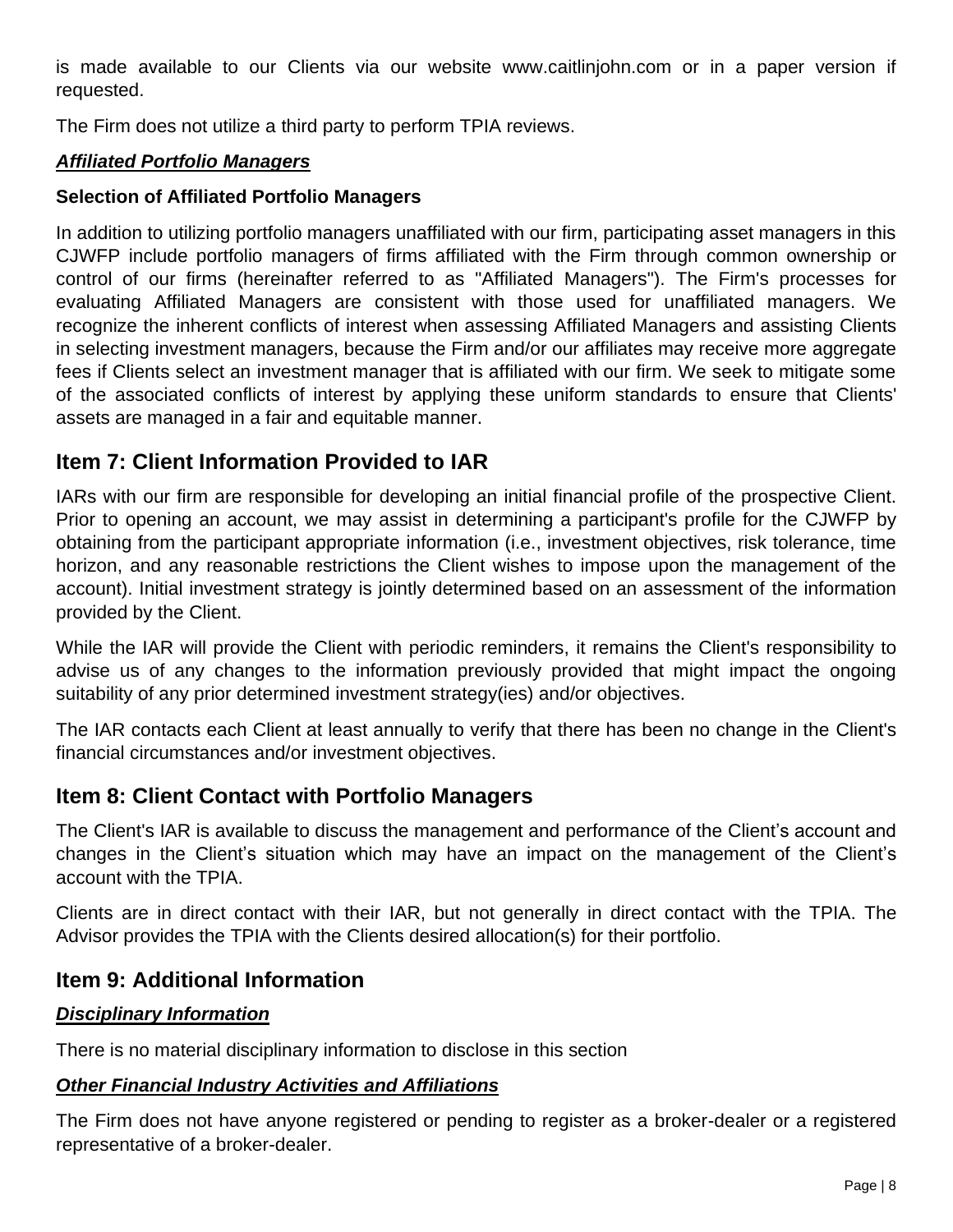Ronald J. Briggs, Jr. is the Co-Founder, Chief Executive Officer, & Chief Investment Strategists of A Smarter Way To Invest, Inc ("ASWTI"). ASWTI is a TPIA which offers asset management services to the Firm and other registered investment advisory firms, and grants such firms access to ASWTI's various proprietary and non-proprietary investment models and asset allocation strategies. This represents a conflict of interest between the firm and Clients, and this is mitigated by subjecting A Smarter Way to Invest's strategies to the same evaluation process of those TPIAs not affiliated with the Firm. In addition, the IAR and/or the Client may recommend other TPIAs that may better suit their goals, objectives, and risk tolerance.

Ronald J. Briggs Jr. is the Co-Founder & Co-Owner of Guardian Pointe Private Wealth Management, LLC ("GPPWM"), a SEC Registered Investment Advisor Firm. This affiliation is not material to this Firm's business or its Client because GPPWM does not in any way engage with the IARs or Advisory Clients of this Firm.

Ronald J. Briggs Jr. is the Co-Founder & Co-Owner of Peace Of Mind Private Wealth Management, LLC ("POM"), a SEC Registered Investment Advisor Firm. This affiliation is not material to this Firm's business or its Client because POM does not in any way engage with the IARs or Advisory Clients of this Firm.

As required, any affiliated investment advisers are specifically disclosed in Section 7.A. on Schedule D of Form ADV, Part 1. (Part 1 of our Form ADV can be accessed by following the directions provided on the Cover Page of this Firm Brochure.)

### *Code of Ethics, Participation or Interest in Client Transactions and Personal Trading*

Our firm has adopted a Code of Ethics which sets forth high ethical standards of business conduct that we require of our employees, including compliance with applicable federal securities laws.

The Firm and our personnel owe a duty of loyalty, fairness and good faith towards our Clients, and have an obligation to adhere not only to the specific provisions of the Code of Ethics but to the general principles that guide the Code.

Our Code of Ethics includes policies and procedures for the review of quarterly securities transactions reports as well as initial and annual securities holdings reports that must be submitted by the firm's access persons. Our code also provides for oversight, enforcement and recordkeeping provisions.

The Firm's Code of Ethics further includes the firm's policy prohibiting the use of material non-public information. While we do not believe that we have any particular access to non-public information, all employees are reminded that such information may not be used in a personal or professional capacity.

A copy of our Code of Ethics is available to our advisory Clients and prospective Clients. You can email a request for a copy to info@cjadvisor.com, or by calling us at 810-355-1325.

The Firm and individuals associated with our firm are prohibited from engaging in agency cross transactions.

Our Code of Ethics is designed to assure that the personal securities transactions, activities and interests of our employees will not interfere with (i) making decisions in the best interest of advisory Clients and (ii) implementing such decisions while, at the same time, allowing employees to invest for their own accounts.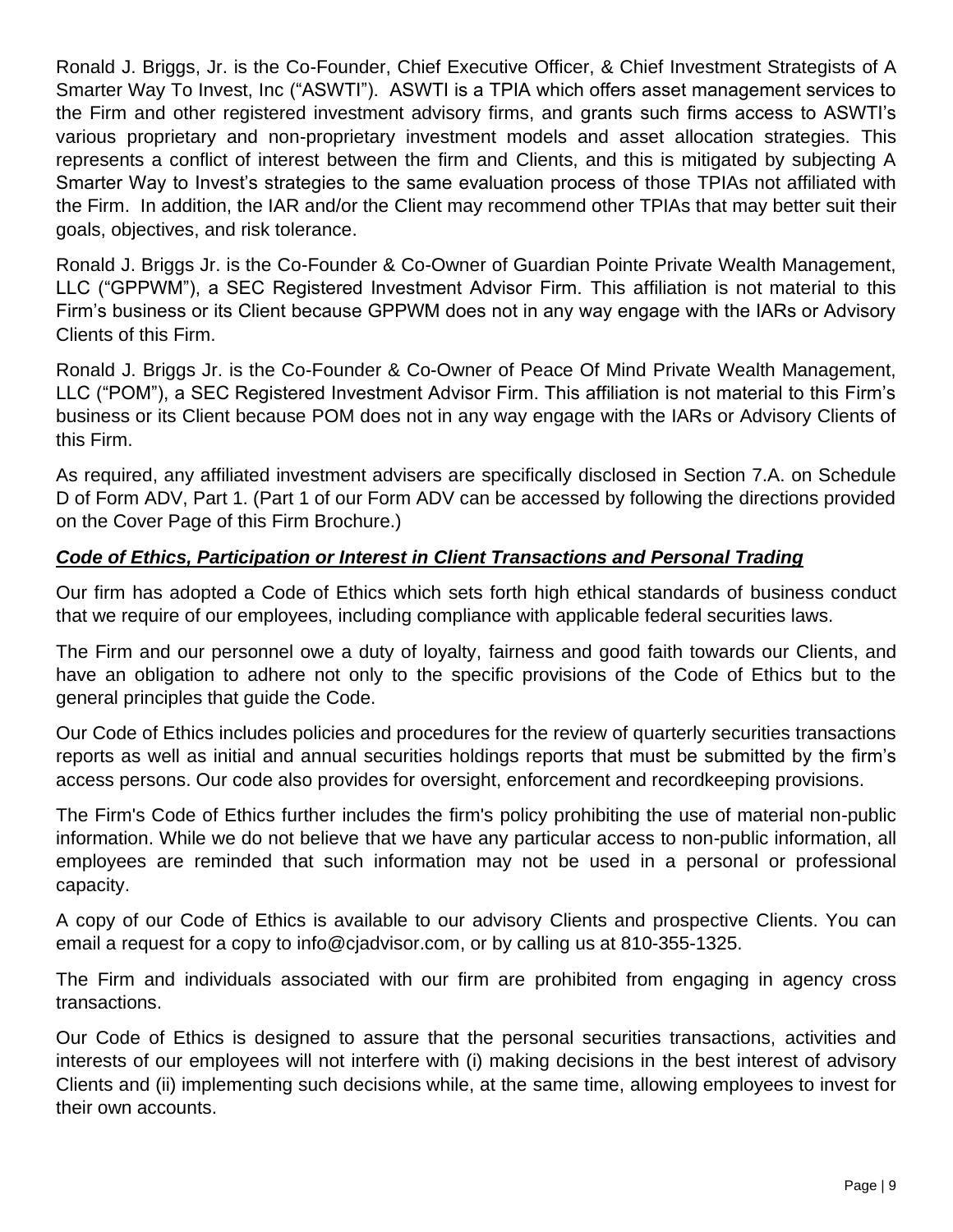Our firm and/or individuals associated with our firm may buy or sell for their personal accounts with securities identical to or different from those recommended to our Clients. In addition, any related person(s) may have an interest or position in a certain security(ies) which may also be recommended to a Client.

It is the expressed policy of our firm that no person employed by us may purchase or sell any security prior to a transaction(s) being implemented for an advisory account, thereby preventing such employee(s) from benefiting from transactions placed on behalf of advisory accounts.

We may aggregate our employee and/or IAR trades with Client transactions where possible and when compliant with our duty to seek best execution for our Clients. In these instances, participating Clients will receive fair and equitable treatment of the trades. In the instances where there is a partial fill of a particular batched order, we will also allocate all purchases in a fair and equitable manner. Our employee accounts will be included in the allocation.

As these situations represent actual or potential conflicts of interest to our Clients, we have established policies and procedures for implementing our firm's Code of Ethics, to prevent and detect our firm's compliance with its regulatory obligations and provides our Clients and potential Clients with full and fair disclosure of such conflicts of interest

As disclosed in the Firm's ADV Part 2A Firm brochure, related persons of our firm are separately registered and licensed as an insurance agent of various insurance companies. Please refer for a detailed explanation of these relationships and important disclosures and/or conflict of interest.

### *Review of Accounts*

Reviews of Client accounts will be conducted on a periodic basis by their (IAR) Investment Advisor Representatives. Reviews may include the following: daily share or investment prices, determining how, or if, price change may affect Client asset allocation strategies, determining whether specific assets should be increased or sold, current risk tolerance, income needs, and other general financial conditions of the Client which may influence investment selection.

The Client can also go online at any time to review securities held and managed by the Firm. This provides the means for the visibility of daily trades, transactions and valuations.

At least annually, we meet with the Client (either in person or over the phone) to review and update, as necessary, the Client's investment profile. However, should there be any material change in the Client's personal and/or financial situation, we should be notified immediately to determine whether any review and/or revision of the Client's investment profile is warranted.

All Clients receive account statements from their custodian on at least a quarterly basis or notified of availability through the Custodial portal on the website. Additionally, the TPIA will provide Clients with periodic newsletter and performance measurement summary updates.

### *Client Referrals and Other Compensation*

The Firm does not currently engage solicitors or to pay related or non-related persons for referring potential Clients to our firm.

The Firm does not accept or allow our related persons to accept any form of compensation, including cash, sales awards or other prizes, from a non-client in conjunction with the advisory services we provide to our clients.